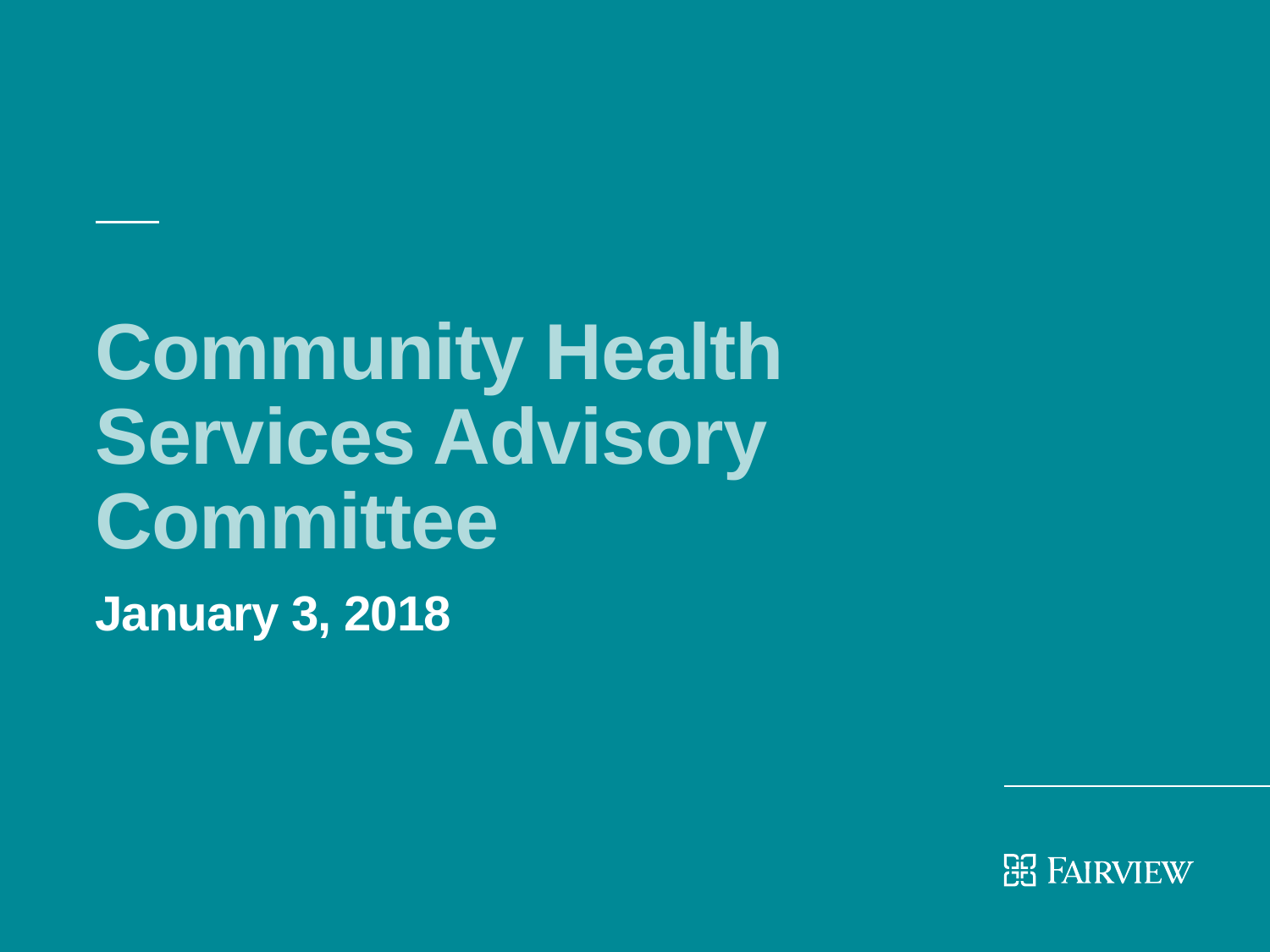### **Factors that influence health**



*Source: University of Wisconsin Population Health Institute*

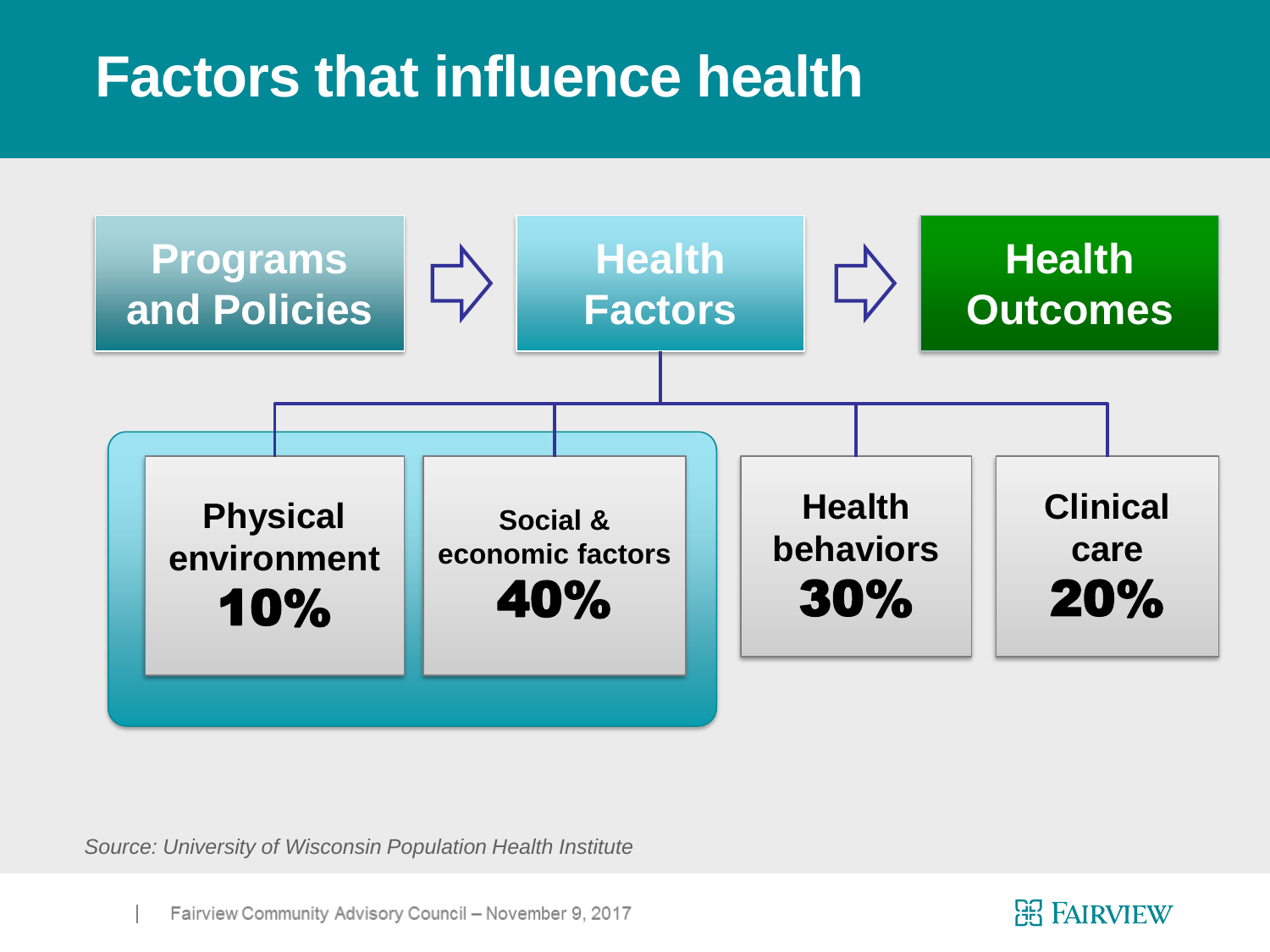**Doing** *"with" not "to"*  **the community**

### **East Side Engagement**

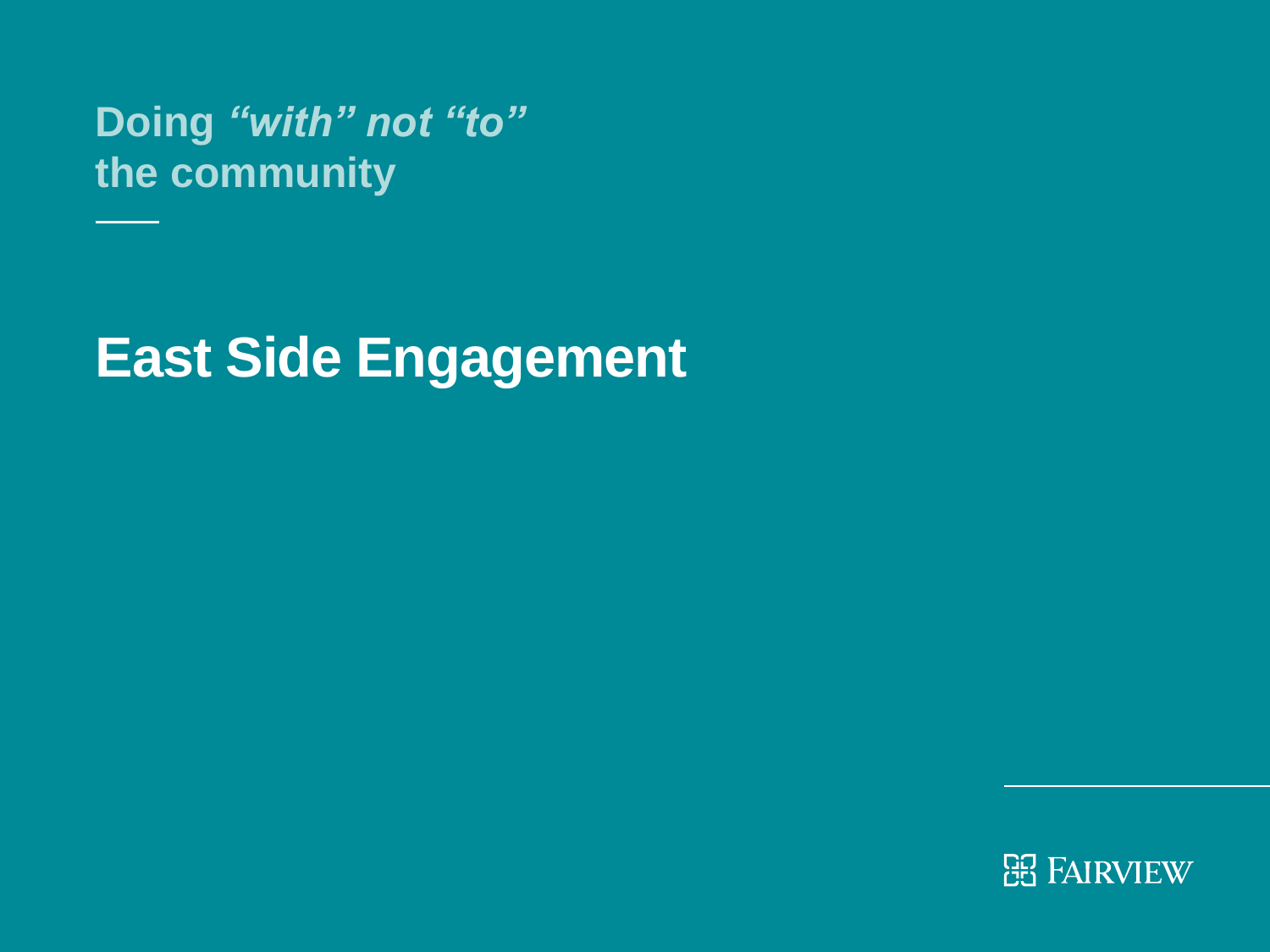

**Neighborhood Integration Strategy Development**

- **System behavior over time**
- **Vision deployment matrix**
- **Gathered 40 community leaders from all sectors**
- **Scenario thinking process**
- **East Metro asset mapping**
- **Social network analysis**
- **Hosted 252 community conversations**

#### **B FAIRVIEW**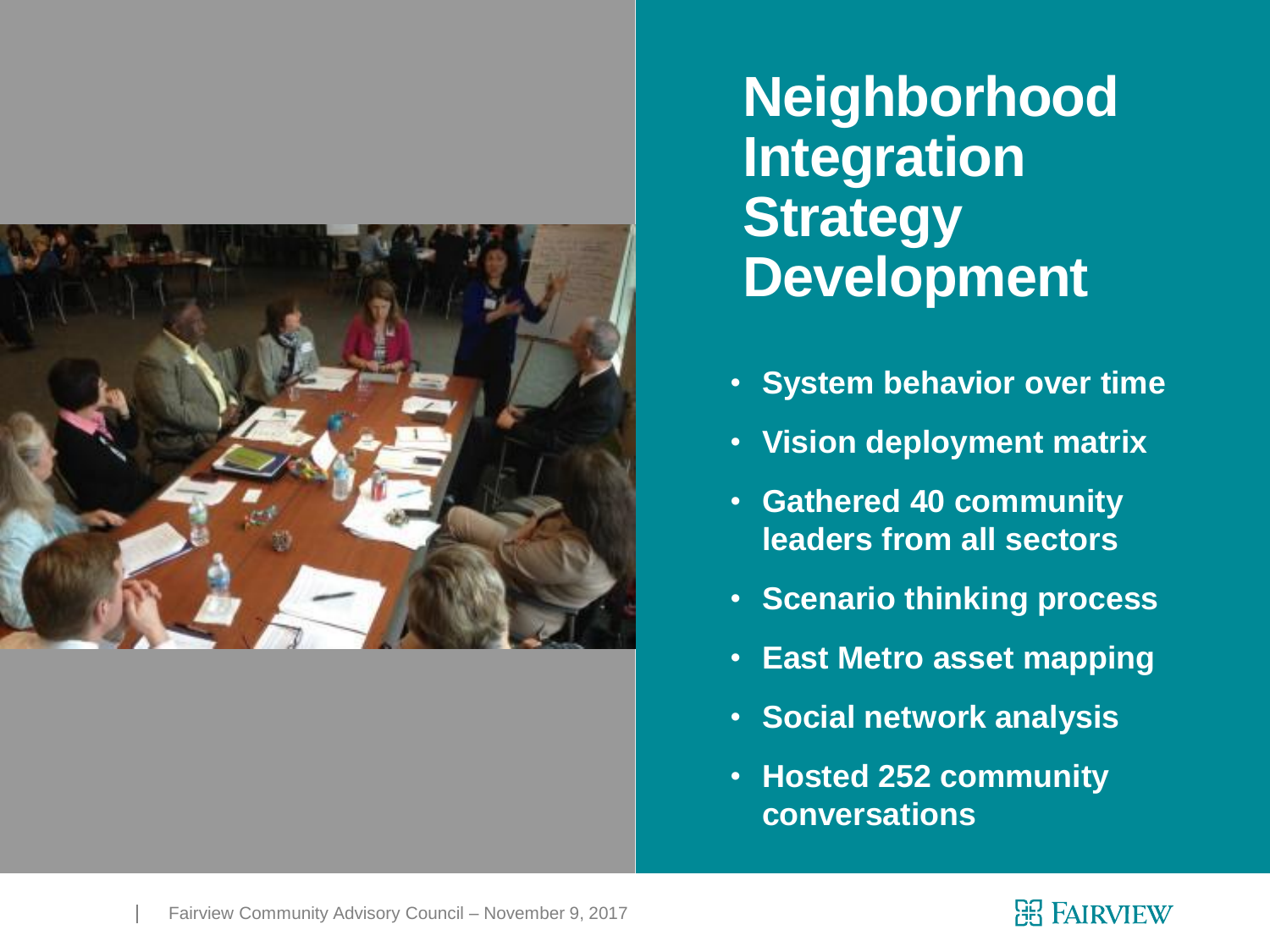### **Transformational engagement**

#### **TRANSACTIONAL**

#### "Community Investment"

Ex: Public Report Card Release Information/Training sessions **Awareness Campaigns** Social Media **Communication: One-way** partnership to community **Sample Metrics: Number of audiences** reached: Number of reports written and distributed; Number of mediums used for media outreach

PEOPLE INVOLVED

#### **TRANSITIONAL**

#### "Community Involvement"

**Ex: Community Advisory Committees Community Conversations Community Calls to Action** Social Media (if done well) **Communication: Two-way** mostly partnership to community Sample Metrics: Active participation, turnover, and retention; # of activities to involve members: Increased accountability by decision-makers to affected groups

#### TRANSFORMATIONAL

#### "Community Integration" **Ex: Issue Specific Workgroups**

Joint decision-making Co-ownership of outcomes: **Communication: Two-way** equal partnership to community. and community to partnership Sample Metrics: Depth of engagement: Ownership of the Partnership and work: Willingness of members to take action: Transcending organizational interests for long-term collective *interests* 

DEPIETOE ENGAGEME

### **ACTIVE ENGAGEMENT**

D Strive 2012 Content adapted from Bowen et all, When Suits Meet Roots. 2010 Sample Metrics adapted from Pastor et al. TRANSACTIONS. TRANSFORMATIONS. TRANSLATIONS: Metrics That Matter for Building. Scaling, and Funding Social Movements. 2011

**需 FAIRVIEW**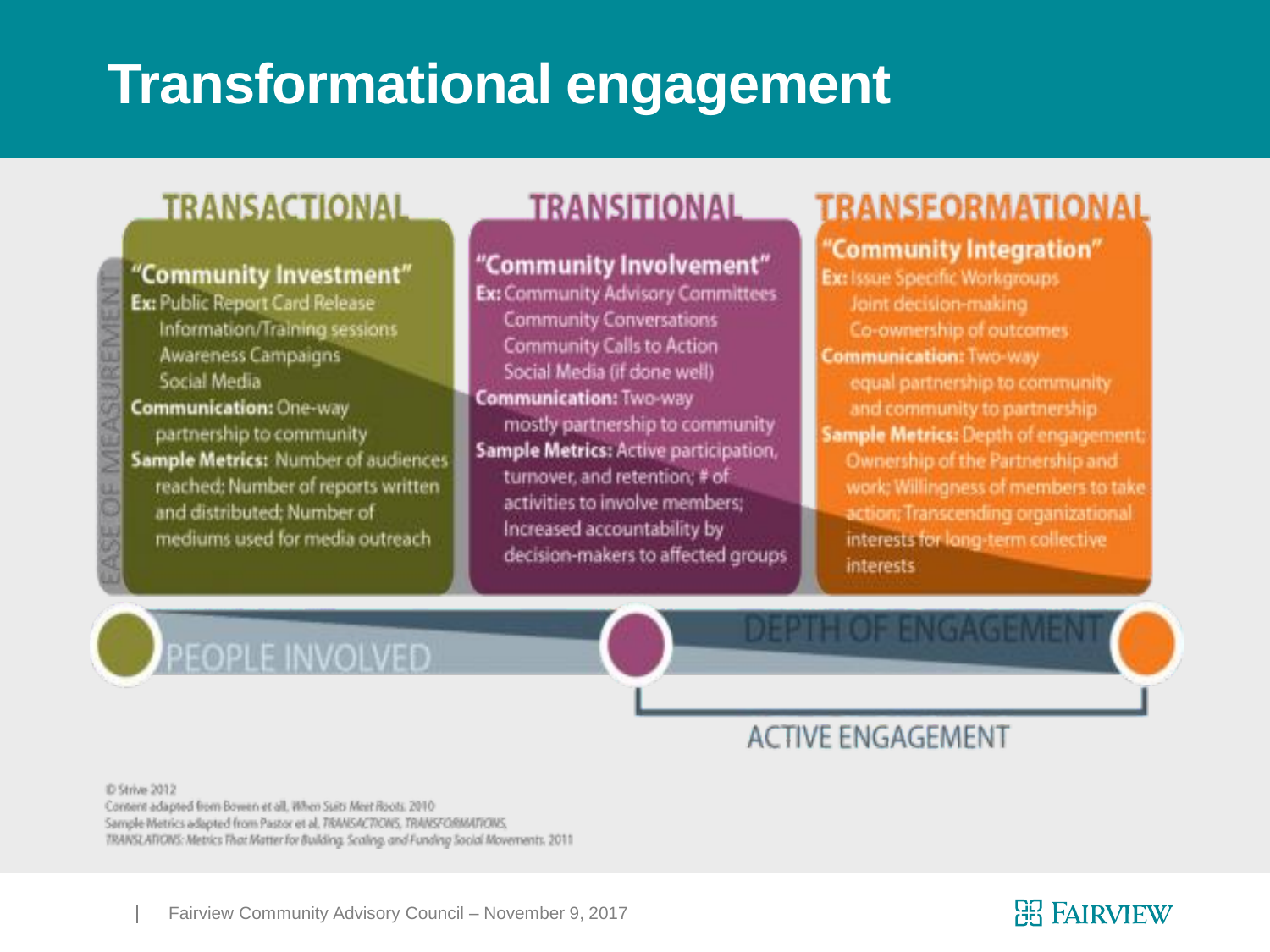# **Neighborhood focus**

#### The East Side of Saint Paul

Dayton's Bluff | Payne-Phalen | Greater East Side

#### Saint Paul, Minnesota



#### **BE FAIRVIEW**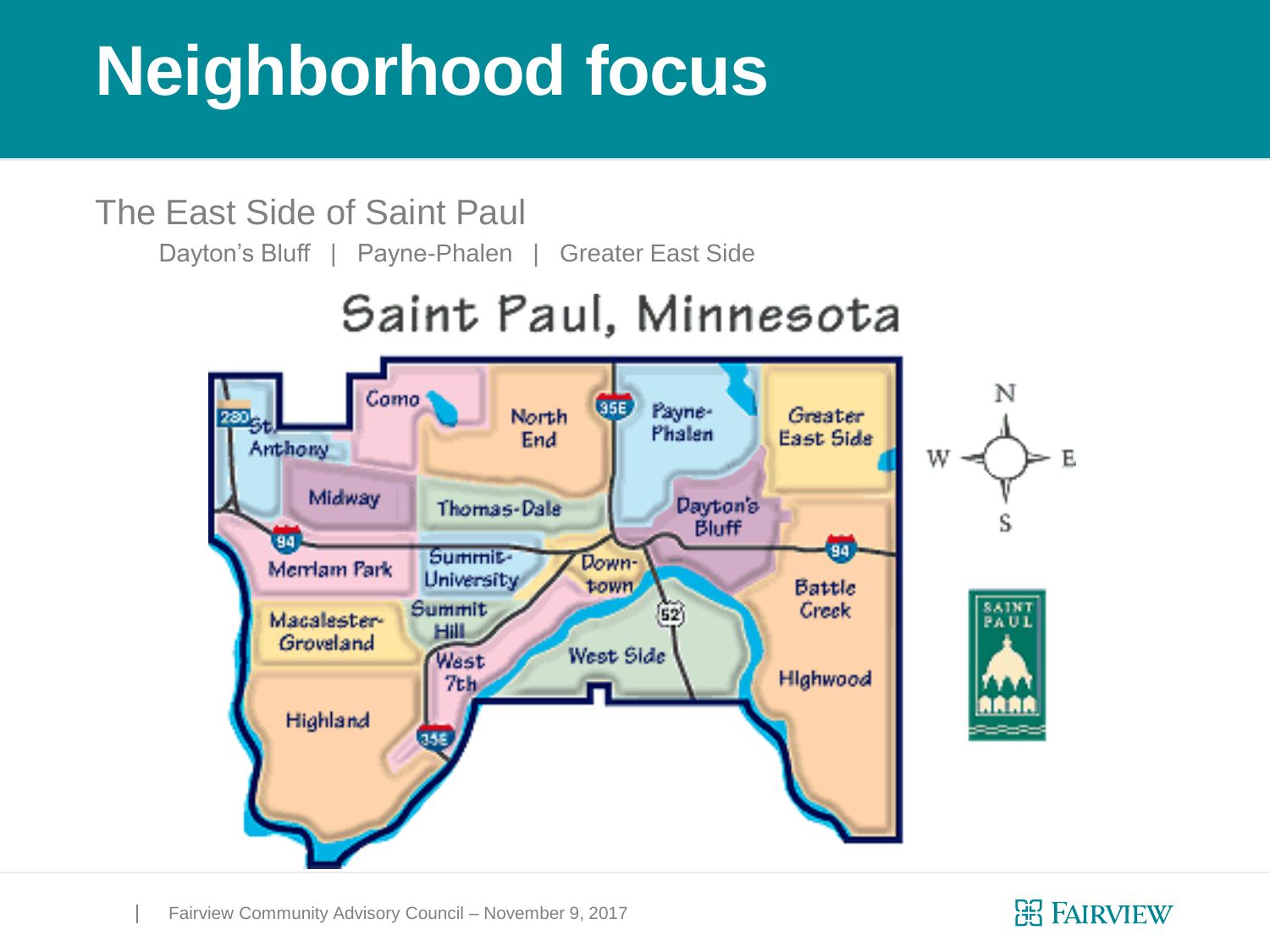

#### **Collaborative convenings**

**Phase 1: Six monthly community-building convenings in 2015**

- **1. Relationship-building (July)**
- **2. Developing shared landscape and understanding (Aug)**
- **3. Identifying areas for potential impact (Sep)**
- **4. Exploring opportunities for action (Oct)**
- **5. Discerning possibilities for partnership (Nov)**
- **6. Clarifying key short-term priorities for 2016 (Dec)**

#### **常 FAIRVIEW**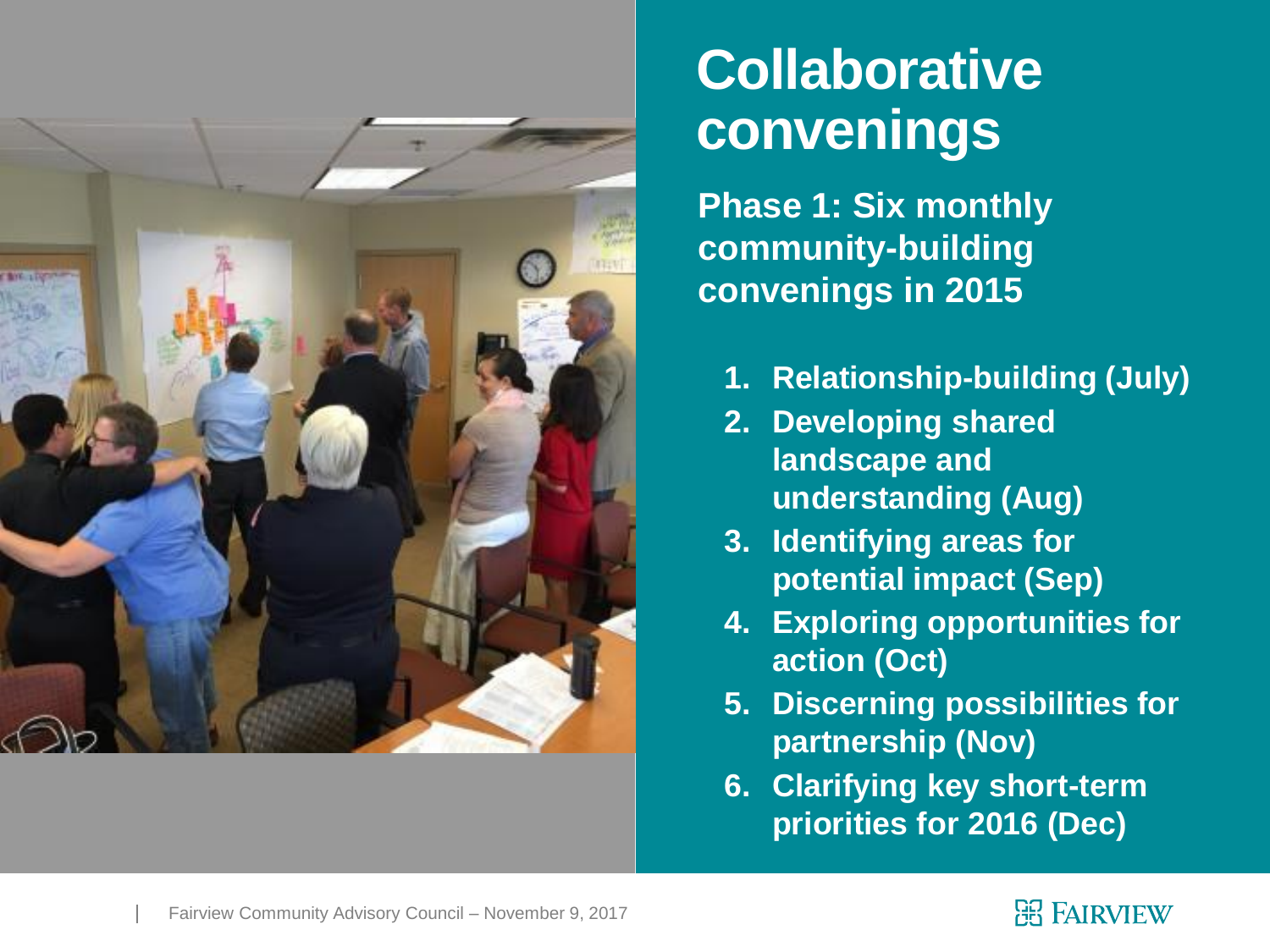## **Priorities for East side co-design in 2016**

*Priority #1:* expand resilience and skillful coping skills as well as care and management in a connected network

*Priority #2:* expand access to healthy foods and nutritious meals, connected to spaces for community to eat, play, and be together.



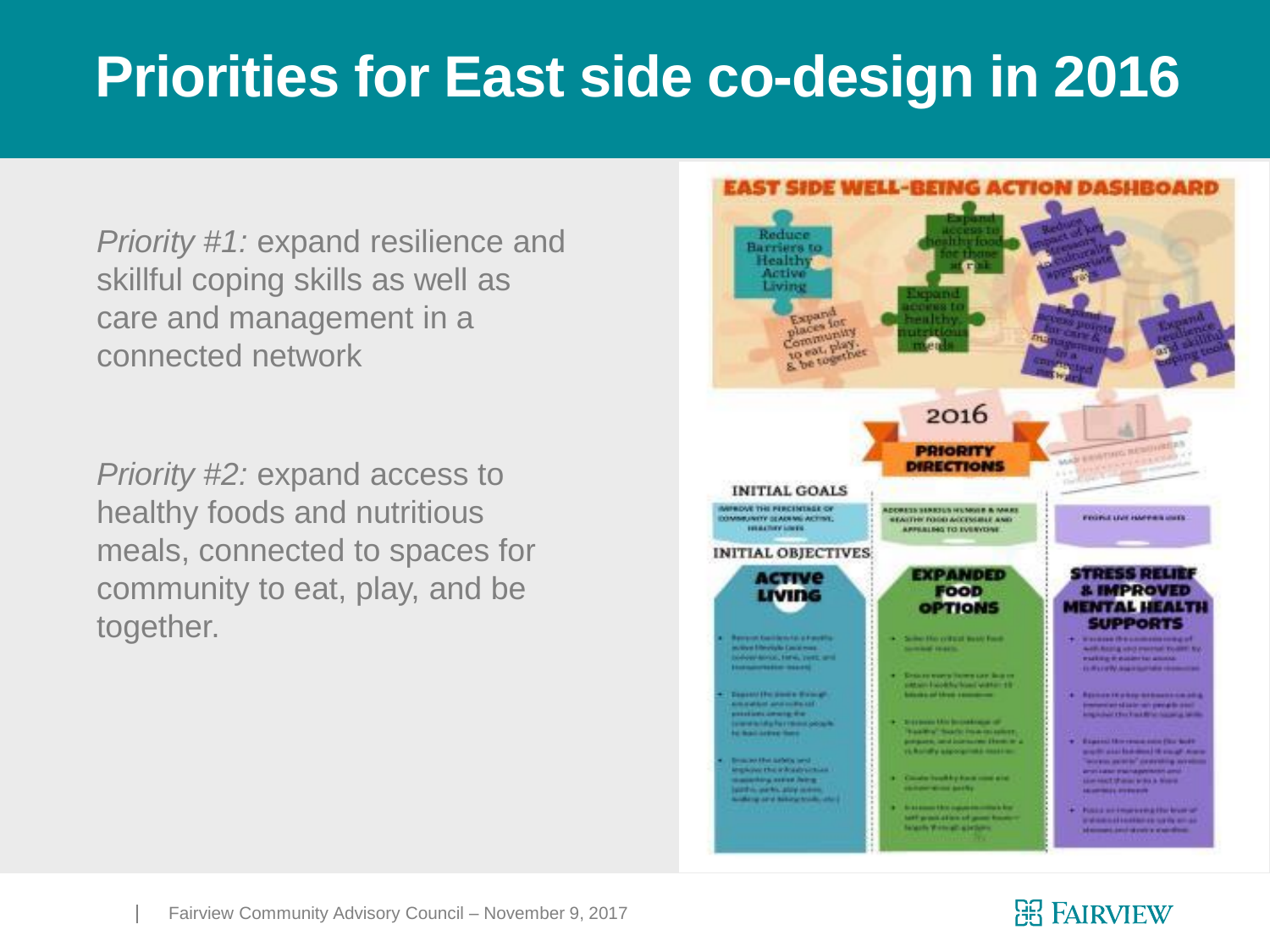**East Side Community Partners**

# **Partnering on Prototypes**

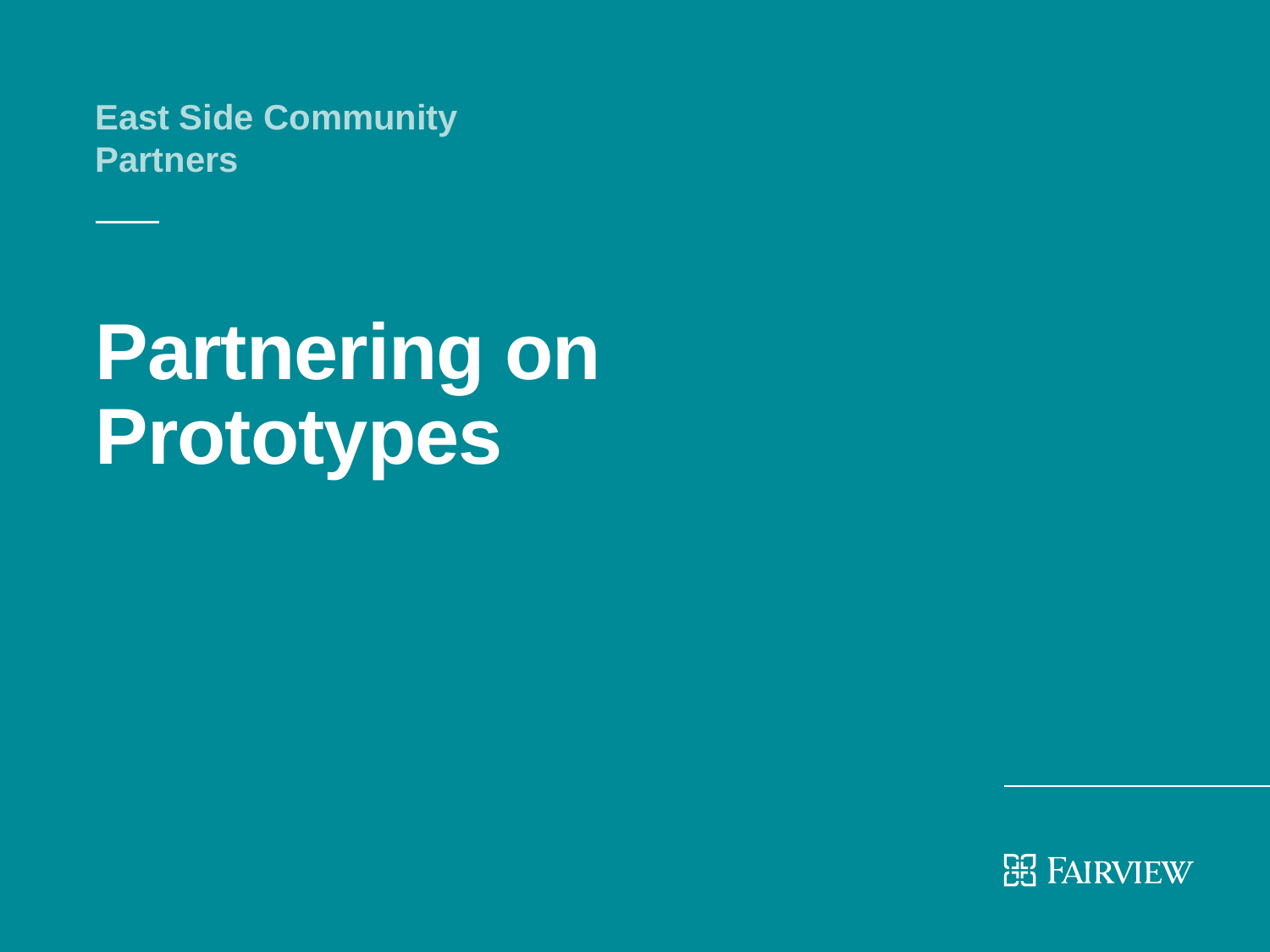## **Workgroup Partners**

- **American Indian Family Center**
- **Arlington Hills Lutheran Church**
- **City of Saint Paul Fire Department**
- **CLUES (Comunidades Latinas Unidas en Servicio)**
- **Community Dental Care**
- **Dayton's Bluff Achievement Plus Elementary and Wilder Foundation**
- **Kitchen on the Bluff**
- **First Lutheran Church**
- **Golden Harvest Market**
- **Karen Organization of Minnesota**
- **Kofi Services and Wilder Foundation**
- **Merrick Community Services**
- **Neighborhood House**
- **The Sanneh Foundation**
- **Local Crate**
- **East Side Elders**
- **Urban Roots**
- **UMN Extension**
- **Hmong American Partnership**



#### **ER FAIRVIEW**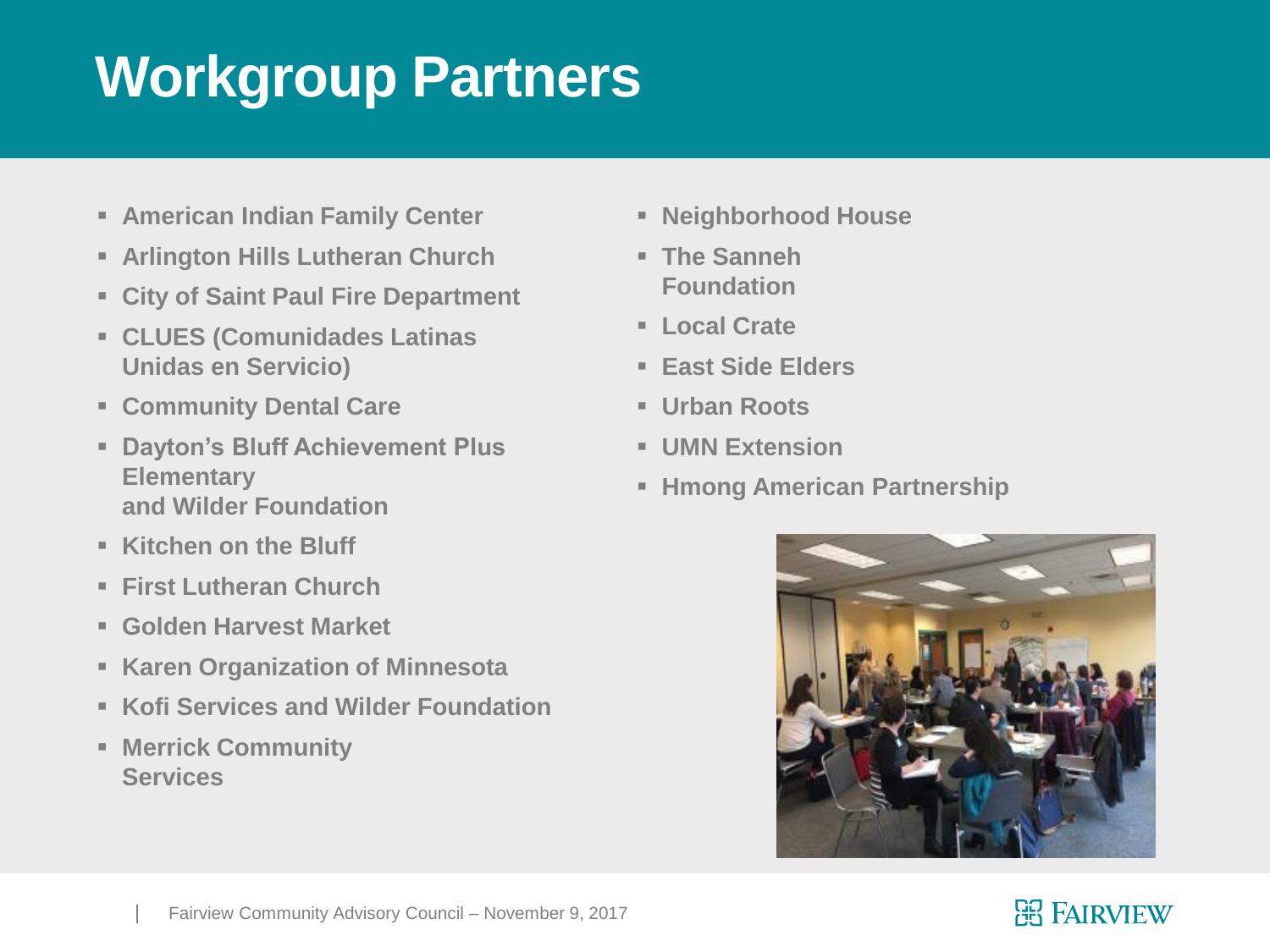### **Two key priorities**

#### *Mental Health –* Expand resilience and skillful coping skills as well as care and management in a connected network.

*Healthy Food Access –* Expand access to healthy foods and nutritious meals, connected to spaces for community to eat, play and be together.

Fairview Community Advisory Council – November 9, 2017

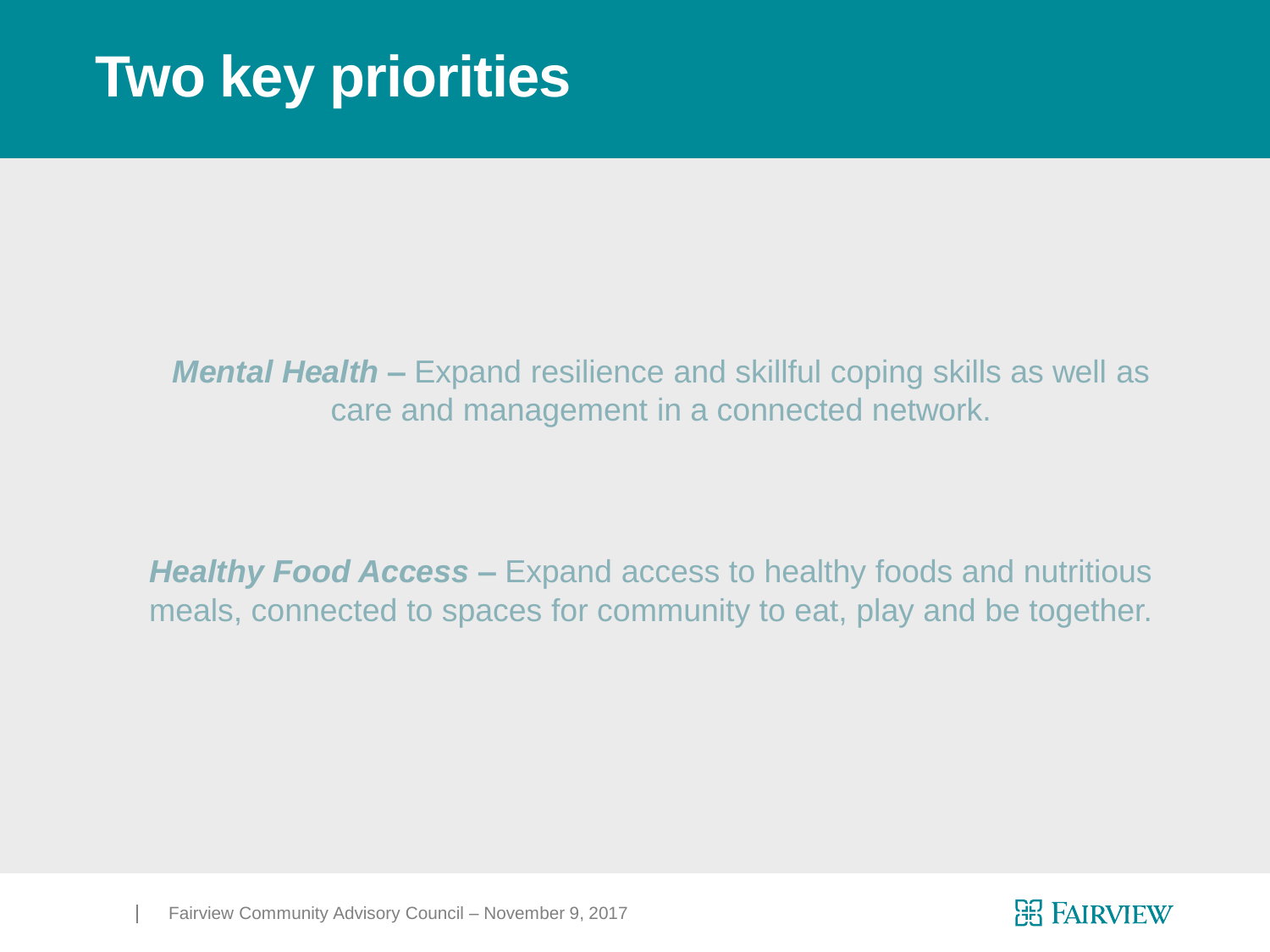### **East Side Table**

- **Goal:** Improve food skills to increase consumption of healthy foods
- **Objectives:**
	- Improve skills to prepare healthy, safe food within one's own food traditions
	- Improve food planning, selecting and budgeting skills for those living in poverty
	- Increase willingness to try new, healthier foods
- **Strategic Interventions:**
	- Make-at-home meal kits
	- Breaking bread and sharing skills
	- Community education and engagement



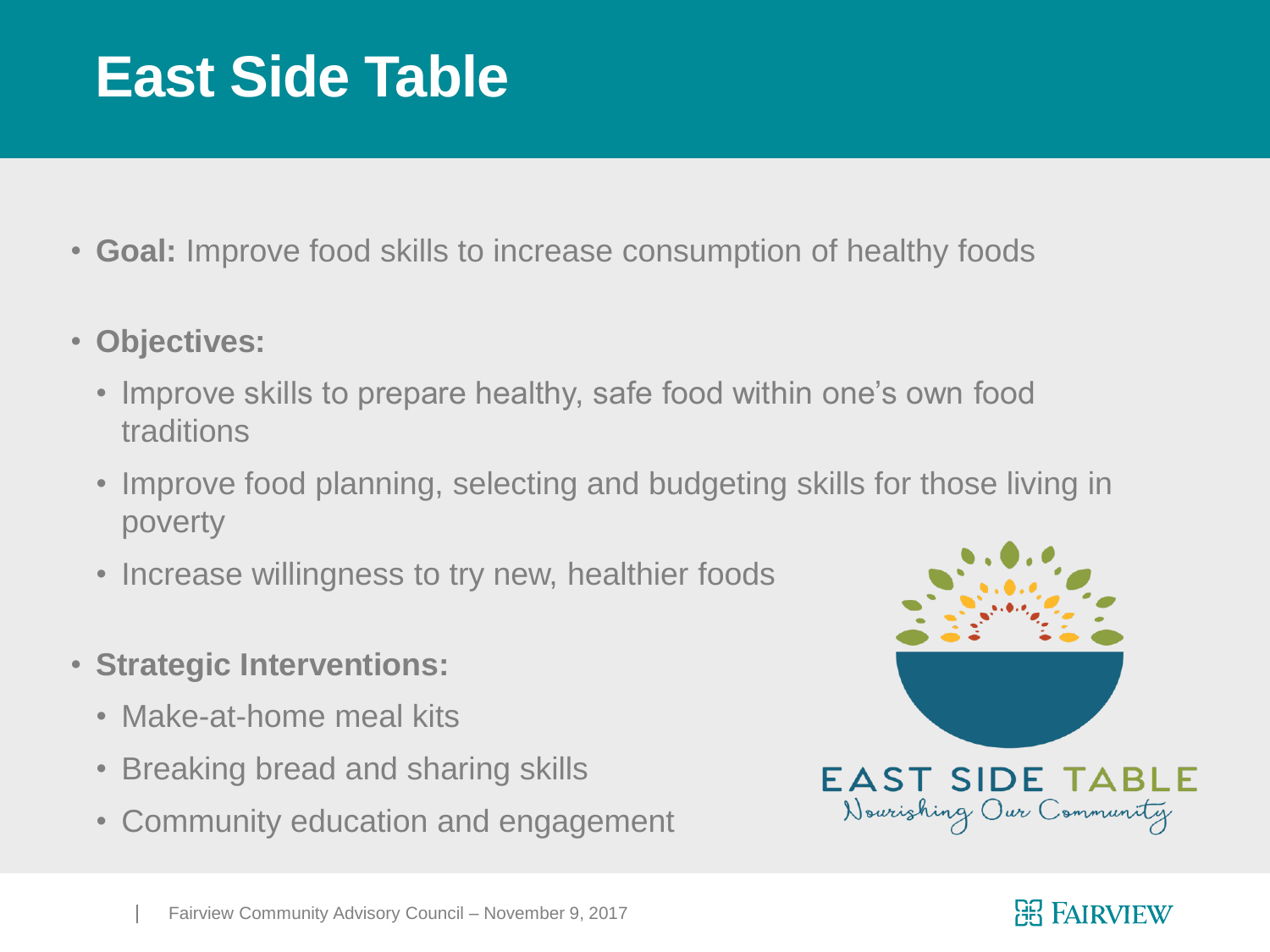### **East Side Table Partners**





#### ESANNEHO **FOUNDATION**



#### Golden Harvest Foods







 $\circledcirc$ **URBANOASIS** Healthy Food. Whole Community.



OMUNIDADES LATINAS **IDAS EN SERVICIO** 



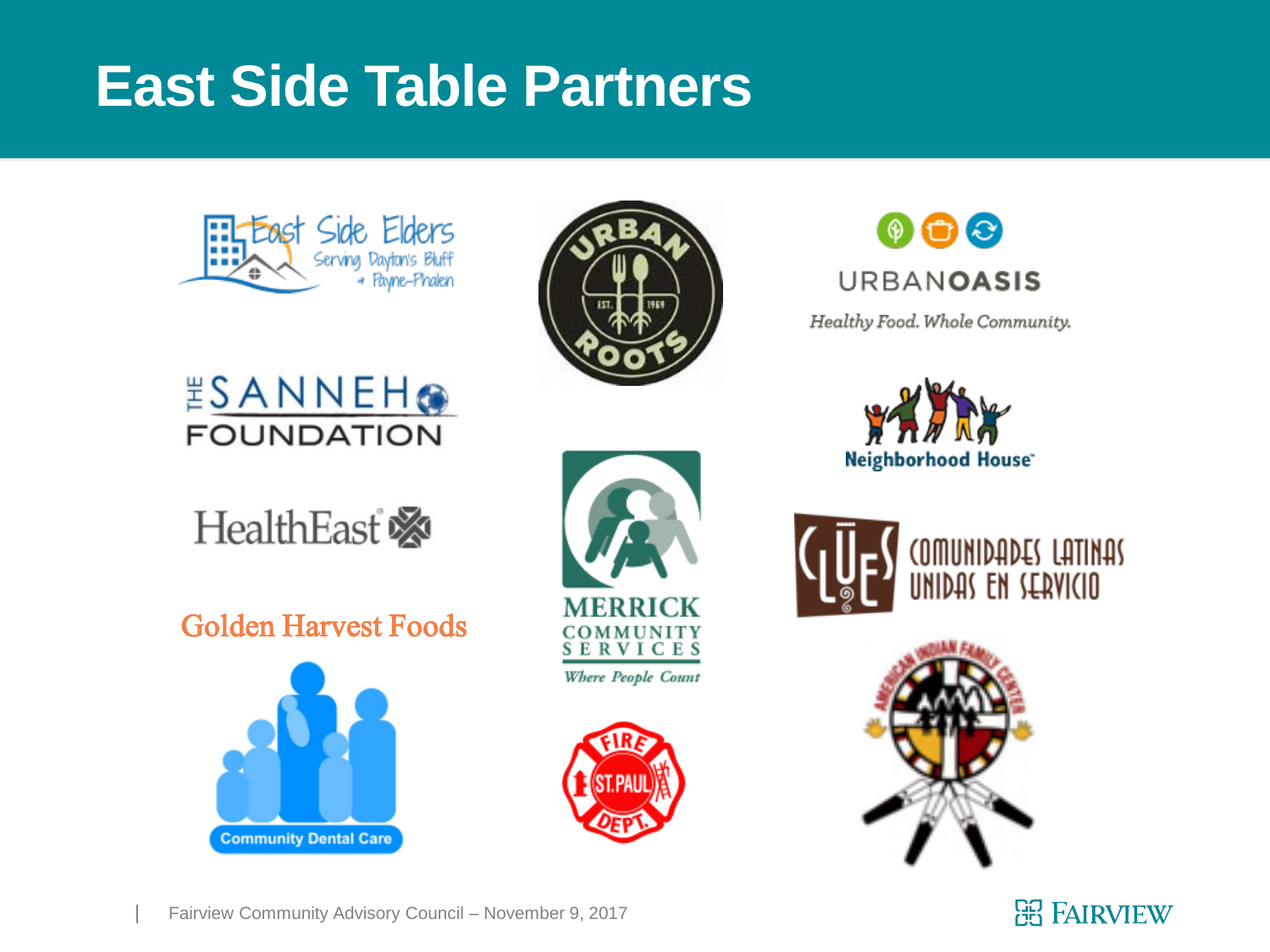# **Cooking up a healthy future: logic model**



Fairview Community Advisory Council – November 9, 2017

#### **ER FAIRVIEW**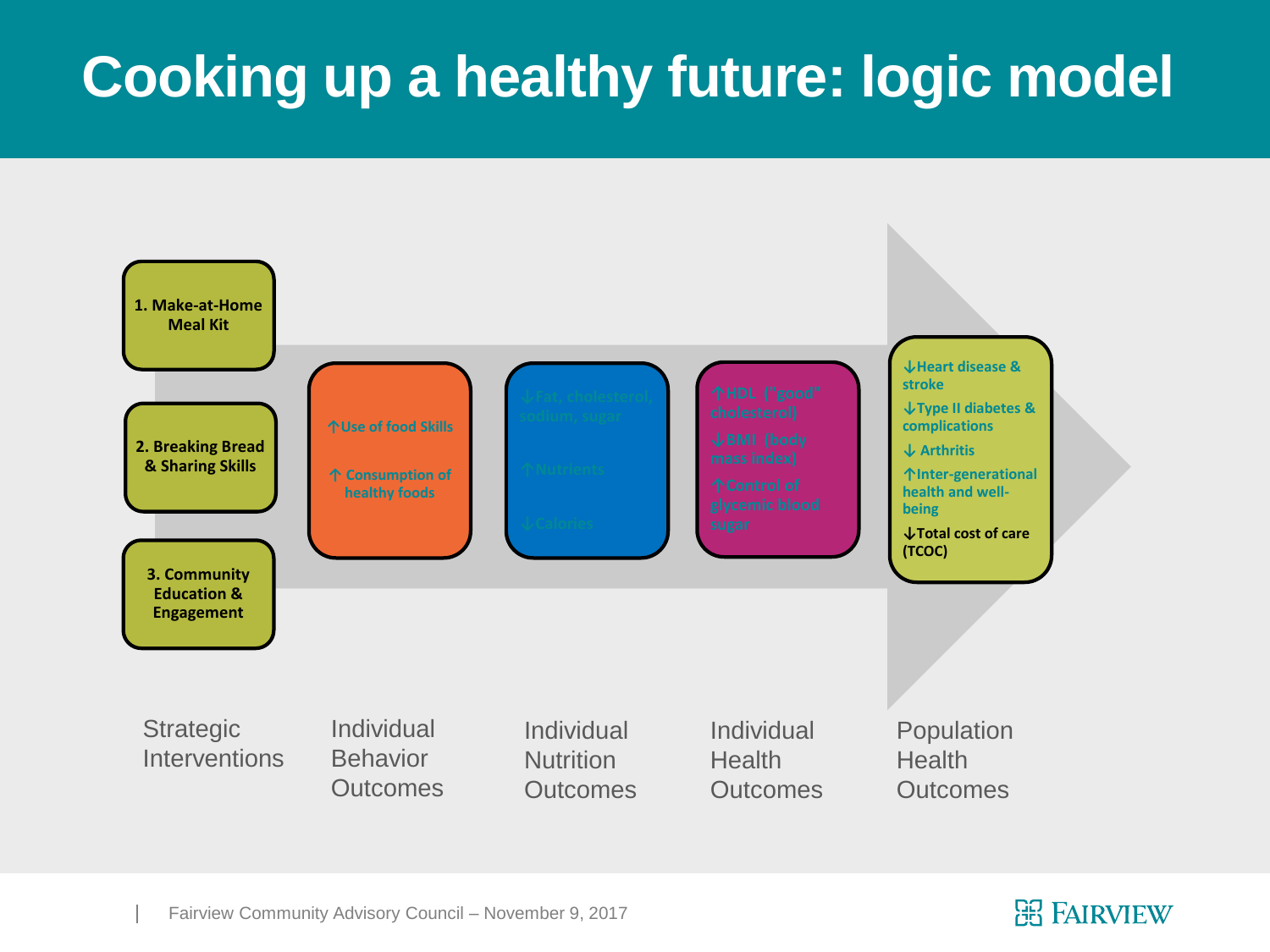## **Cooking at home: a recipe for better health**

- **Food eaten away** from home continues to increase in the U.S. This food **tends to contain more saturated fat, cholesterol and sodium and displaces more nutrient dense foods prepared from scratch at home**.
- In one study, **people who ate meals away from home six or more times per week had a higher BMI, lower levels of HDL, and lower levels of certain nutrients** such as vitamins C and E.
- Individuals who consumed 11-14 home-prepared meals weekly were at a **13% lower risk for developing type II diabetes** that those who at fewer than six homemade meals a week.
- Barriers to cooking at home on the East Side: **time, motivation, and expense**. Morris, J. et al, *Californian Journal of Health Promotion*, 2015

Kant, Ashima et al, *International Journal of Obesity*, 2014 Zong, G. et al, *Q/PLOS Medicine*, 2016



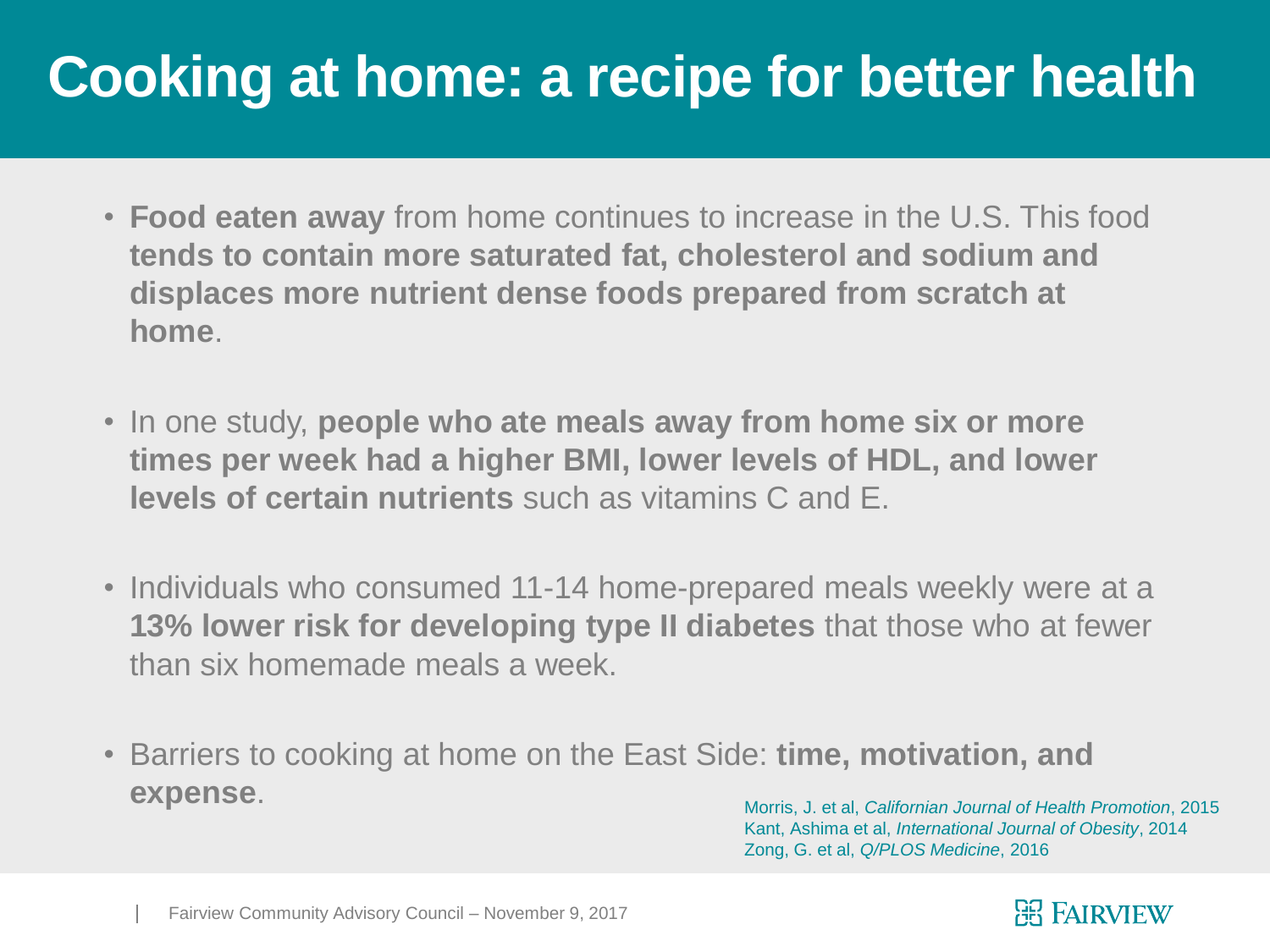### **East Side Mental Health and Stress Resilience Partnership**

- **Goal:** Increase opportunities to build stress-resilience and holistic well-being
- **Objectives:**
	- Increase access to culturally based services and social supports
	- Increase provider knowledge, cultural responsiveness and collaboration
	- Build knowledge and break cultural stigmas among community members

• **Strategic Interventions:**



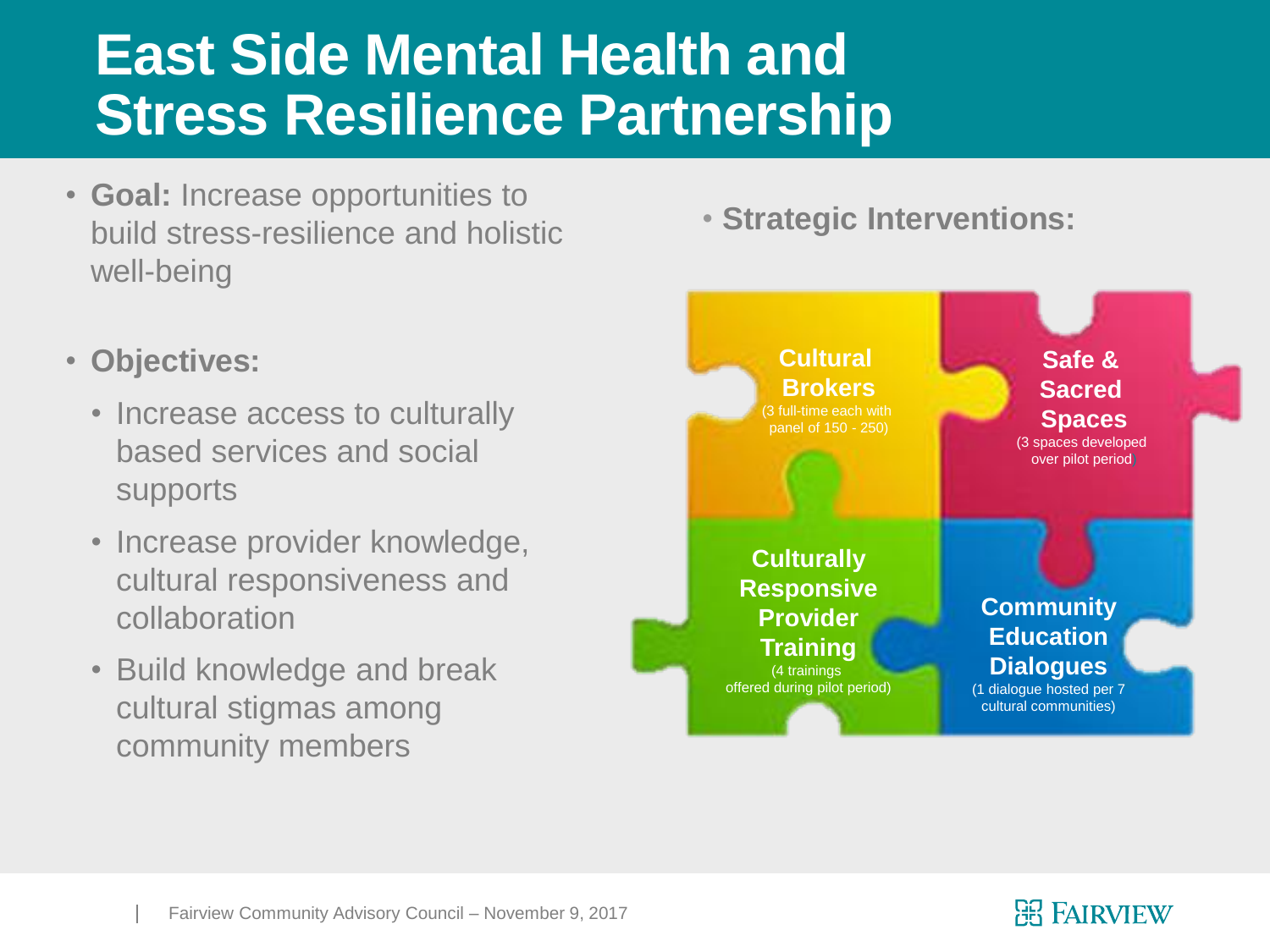### **Mental health co-design team**





**Arlington Hills Lutheran Church**







EQUINDATIO







**Kofi Services**

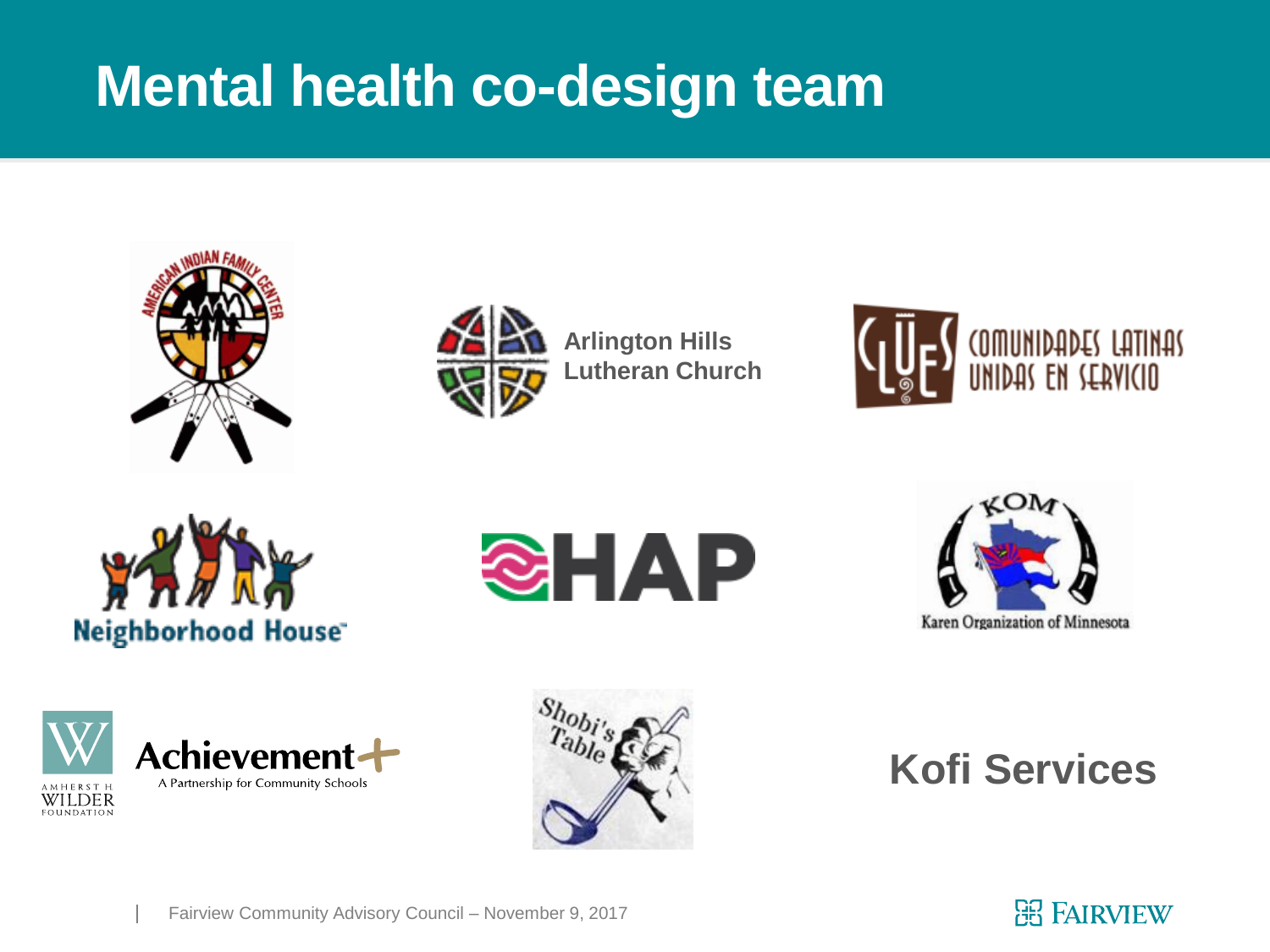### **Stress and stigma on the east side**

- There is a **high prevalence of depression, post-traumatic stress disorder, panic attacks, and traumatic brain injuries among refugee populations.** Barriers to seek treatment include **language, culture, religion, stigma, lack of transportation, work conflicts, and lack of child care.<sup>1</sup>**
- Based on input from 50+ East Side service providers and community members, existing services are **rarely culturally responsive; do little to meet daily needs; and do not contribute to holistic wellbeing.**
- **Social isolation has been shown to be as detrimental to long-term health outcomes as traditional risk factors**, such as high cholesterol or smoking.<sup>2</sup>

<sup>1</sup> Centers for Disease Control. http://www.cdc.gov/immigrantrefugeehealth/guidelines/domestic/mental-health-screening-guidelines.html <sup>2</sup> American Journal of Public Health. http://ajph.aphapublications.org/doi/abs/10.2105/AJPH.2013.301261

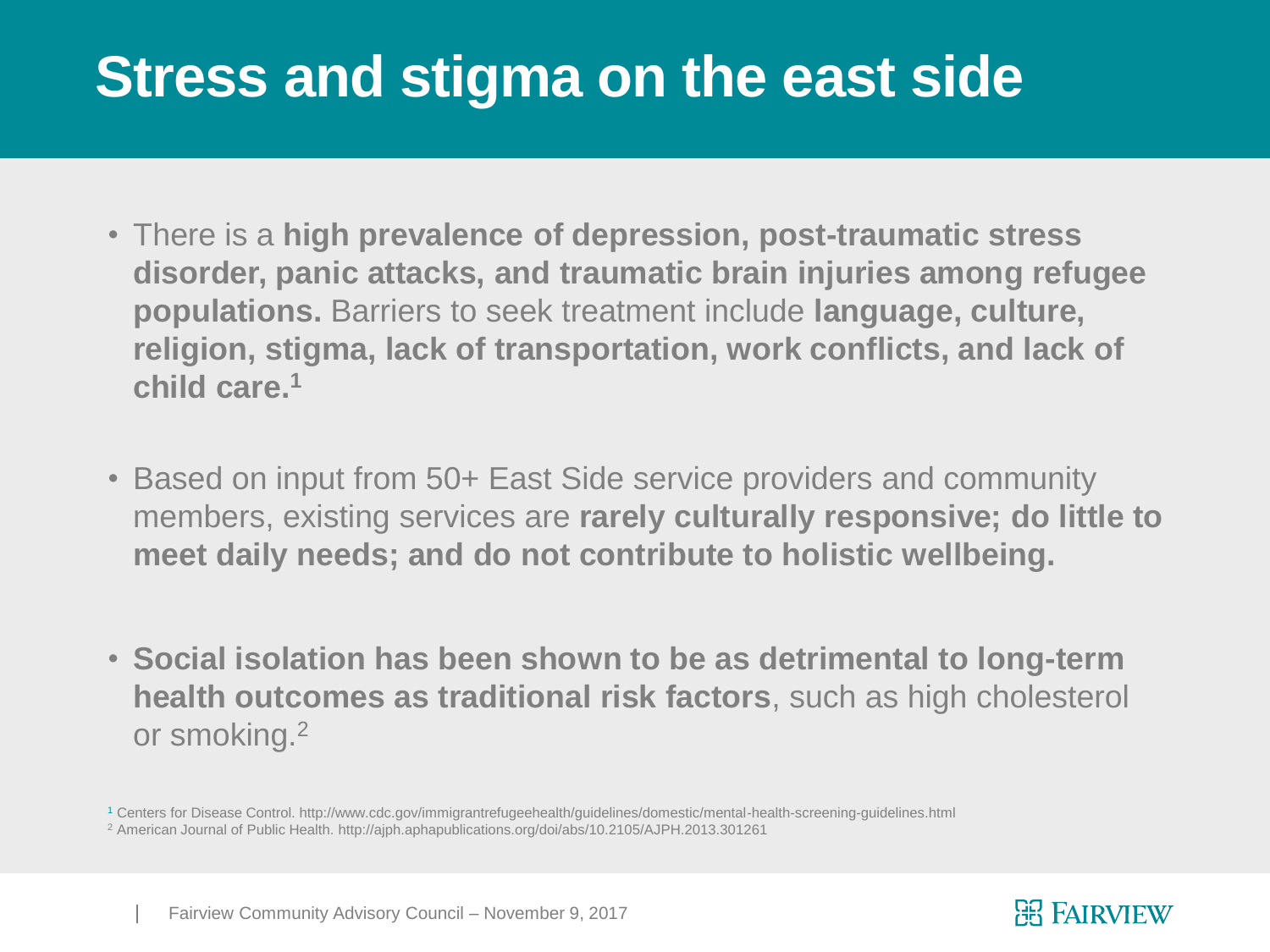#### **Improving resilience + coping: logic model**



#### Fairview Community Advisory Council – November 9, 2017

#### **ER FAIRVIEW**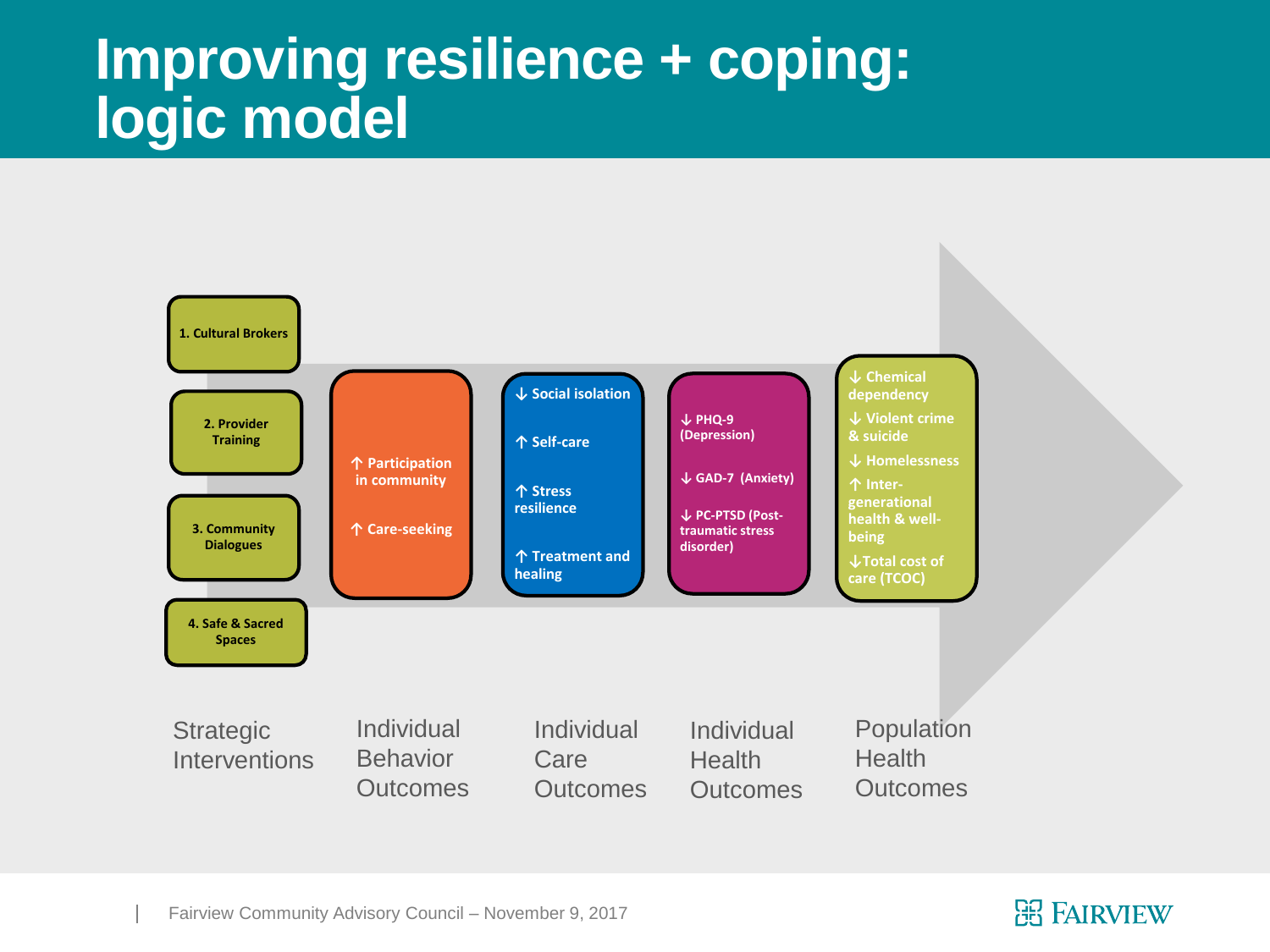## **Cultural Brokers**

**The cultural broker program is part of the community-led Partnership's plan to develop self-efficacy and improve the mental health and stress resilience of marginalized East Side residents by breaking through systemic barriers.**

- **June Blue, American Indian Cultural Broker**
- **Jesus Calzas-Millan, Hispanic/Latino Cultural Broker**
- **Nou Vang, Hmong Cultural Broker**
- **Lwe Paw, Karen Cultural Broker**
- **Anela Acevedo, African American Cultural Broker**





Karen Organization of Minnesota





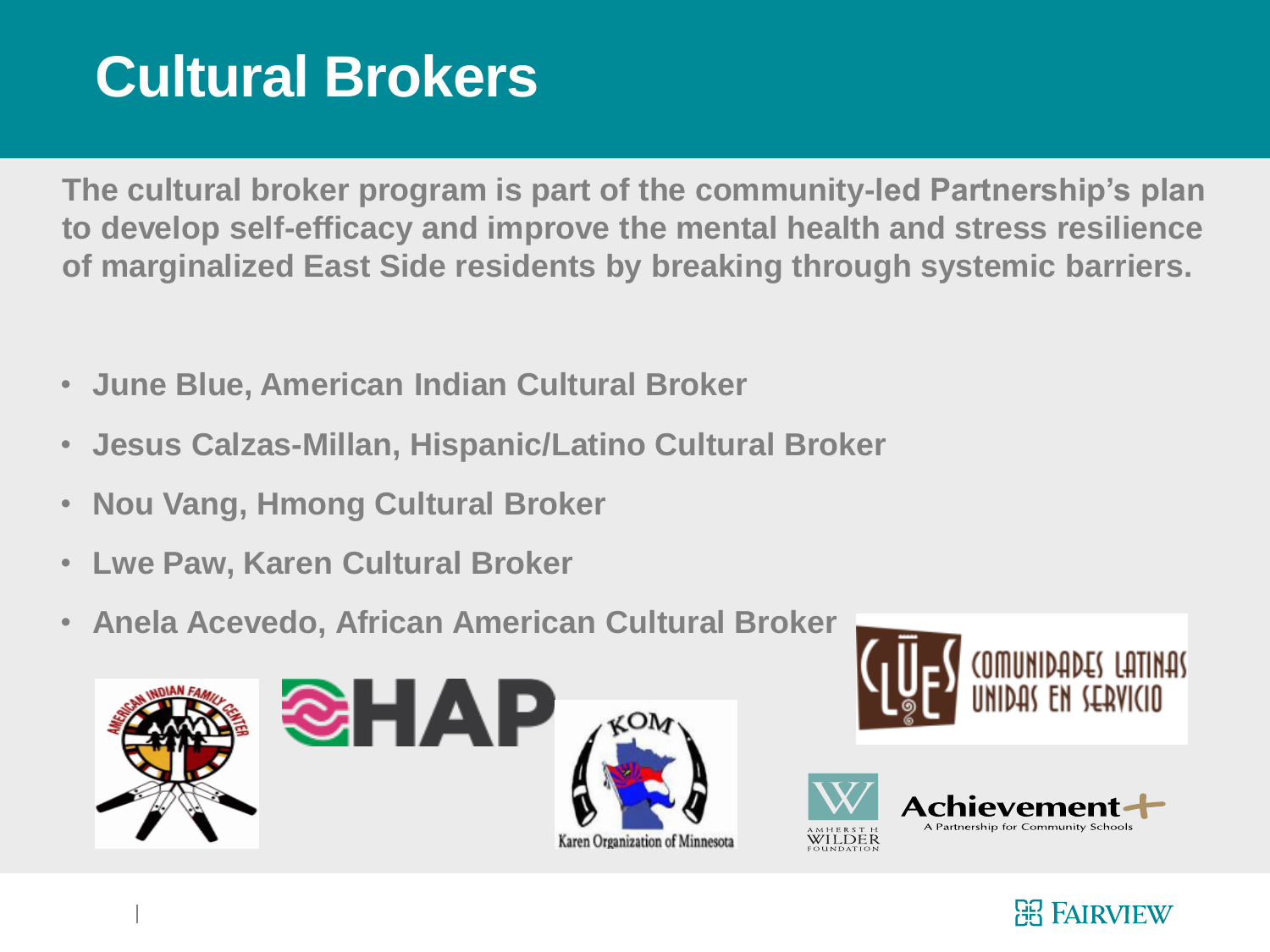### **Pilot prototype implementation**





Fairview Community Advisory Council – November 9, 2017

#### **BE FAIRVIEW**